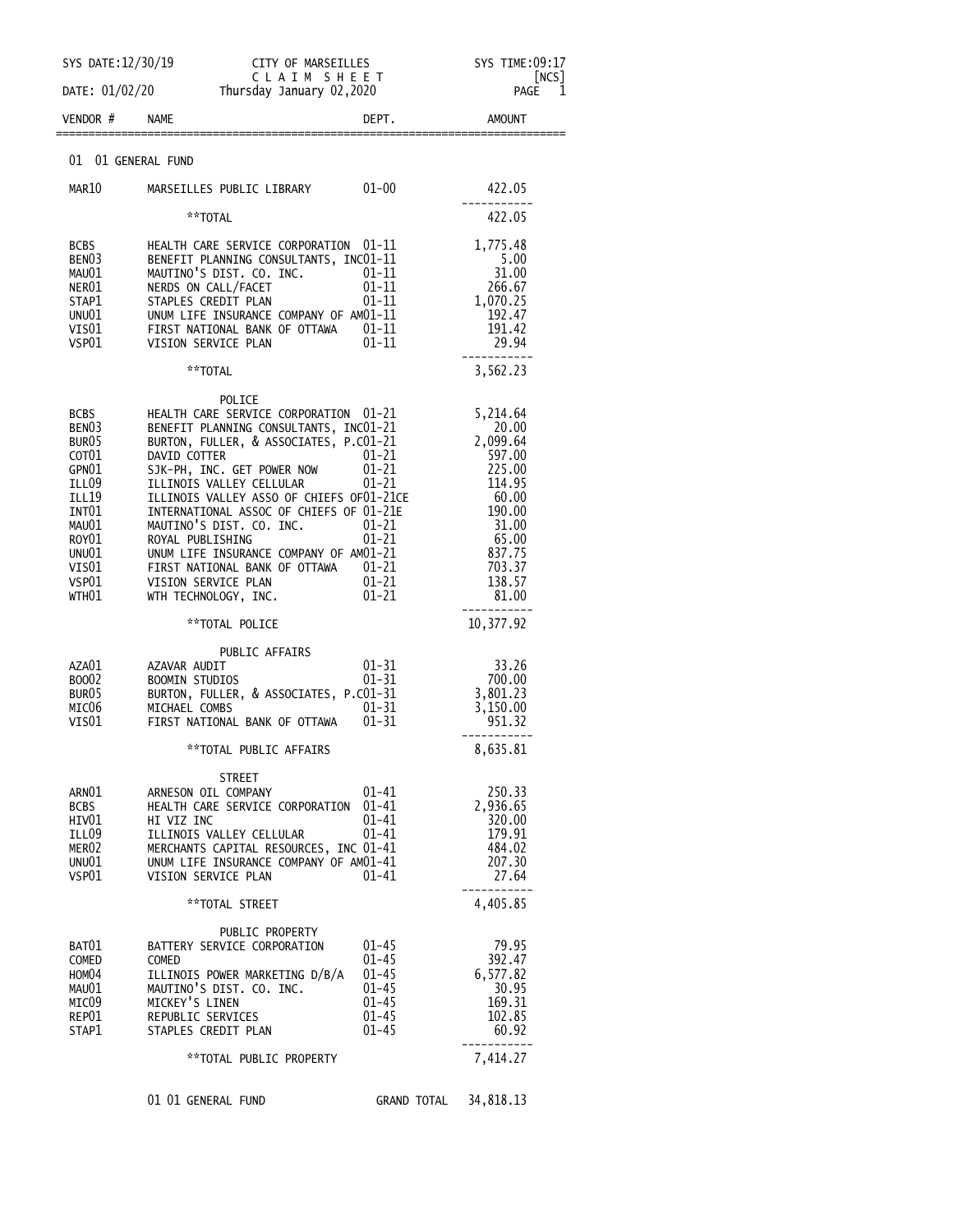| SYS DATE: 12/30/19<br>CITY OF MARSEILLES<br>CLAIM SHEET                                                                                                                       |                                                                                                                                                                                                                                                                                                                                                                |                                                                                                      | SYS TIME:09:17<br>[NCS]                                                                                               |  |
|-------------------------------------------------------------------------------------------------------------------------------------------------------------------------------|----------------------------------------------------------------------------------------------------------------------------------------------------------------------------------------------------------------------------------------------------------------------------------------------------------------------------------------------------------------|------------------------------------------------------------------------------------------------------|-----------------------------------------------------------------------------------------------------------------------|--|
|                                                                                                                                                                               | DATE: 01/02/20 Thursday January 02,2020                                                                                                                                                                                                                                                                                                                        |                                                                                                      |                                                                                                                       |  |
| VENDOR # NAME                                                                                                                                                                 |                                                                                                                                                                                                                                                                                                                                                                | DEPT.                                                                                                | AMOUNT                                                                                                                |  |
|                                                                                                                                                                               | 04 04 LIABILITY INSURANCE FUND                                                                                                                                                                                                                                                                                                                                 |                                                                                                      |                                                                                                                       |  |
| <b>IPRF</b>                                                                                                                                                                   | ILLINOIS PUBLIC RISK FUND 04-00                                                                                                                                                                                                                                                                                                                                |                                                                                                      | 5,721.00                                                                                                              |  |
|                                                                                                                                                                               | **TOTAL                                                                                                                                                                                                                                                                                                                                                        |                                                                                                      | 5,721.00                                                                                                              |  |
|                                                                                                                                                                               | 04 04 LIABILITY INSURANCE FUND GRAND TOTAL 5,721.00                                                                                                                                                                                                                                                                                                            |                                                                                                      |                                                                                                                       |  |
| BUR <sub>05</sub>                                                                                                                                                             | BURTON, FULLER, & ASSOCIATES, P.C08-00                                                                                                                                                                                                                                                                                                                         |                                                                                                      | 577.50                                                                                                                |  |
|                                                                                                                                                                               | **TOTAL                                                                                                                                                                                                                                                                                                                                                        |                                                                                                      | 577.50                                                                                                                |  |
|                                                                                                                                                                               | 08 08 COMMUNITY IMPROVEMENTS GRAND TOTAL                                                                                                                                                                                                                                                                                                                       |                                                                                                      | 577.50                                                                                                                |  |
| MAR10                                                                                                                                                                         | MARSEILLES PUBLIC LIBRARY 29-00                                                                                                                                                                                                                                                                                                                                |                                                                                                      | 6,036.90                                                                                                              |  |
|                                                                                                                                                                               | **TOTAL                                                                                                                                                                                                                                                                                                                                                        |                                                                                                      | 6,036.90                                                                                                              |  |
|                                                                                                                                                                               | 29 29 LIBRARY FUND                                                                                                                                                                                                                                                                                                                                             | GRAND TOTAL 6,036.90                                                                                 |                                                                                                                       |  |
| IEPA1                                                                                                                                                                         | ILLINOIS ENVIRONMENTAL PROTECTION33-00CY                                                                                                                                                                                                                                                                                                                       |                                                                                                      | 194,718.63                                                                                                            |  |
|                                                                                                                                                                               | **TOTAL                                                                                                                                                                                                                                                                                                                                                        |                                                                                                      | 194,718.63                                                                                                            |  |
|                                                                                                                                                                               | 33 33 SW CONST B/I FUND(DEBT SERV) GRAND TOTAL 194,718.63                                                                                                                                                                                                                                                                                                      |                                                                                                      |                                                                                                                       |  |
| <b>BCBS</b><br>BENO3<br>CUR01<br>HOM04<br>ILL09<br>MER02<br>NER01<br>RIV05<br>TES01<br>UNU01<br>VIS01<br>VSP01                                                                | HEALTH CARE SERVICE CORPORATION<br>BENEFIT PLANNING CONSULTANTS, INC51-00<br>CURTIS 1000-INC<br>ILLINOIS POWER MARKETING D/B/A 51-00<br>ILLINOIS VALLEY CELLULAR<br>MERCHANTS CAPITAL RESOURCES, INC 51-00<br>NERDS ON CALL/FACET<br>PAUL RIVETT<br>T.E.S.T.<br>UNUM LIFE INSURANCE COMPANY OF AM51-00<br>FIRST NATIONAL BANK OF OTTAWA<br>VISION SERVICE PLAN | 51–00<br>$51 - 00$<br>$51-00$<br>$51 - 00$<br>$51 - 00$<br>$51 - 00$<br>$51 - 00$<br>$51 - 00$       | 5,049.94<br>10.00<br>396.12<br>3,711.32<br>239.88<br>484.02<br>266.67<br>67.59<br>46.50<br>418.14<br>204.48<br>110.93 |  |
|                                                                                                                                                                               | **TOTAL                                                                                                                                                                                                                                                                                                                                                        |                                                                                                      | 11,005.59                                                                                                             |  |
| HOM04<br>INM01<br>THR <sub>02</sub>                                                                                                                                           | ILLINOIS POWER MARKETING D/B/A<br>INMAN ELECTRIC MOTORS, INC<br>THRUSH SANITATION SERVICE, INC.                                                                                                                                                                                                                                                                | $51 - 10$<br>$51 - 10$<br>$51 - 10$                                                                  | 672.86<br>420.00<br>75.00                                                                                             |  |
|                                                                                                                                                                               | **TOTAL                                                                                                                                                                                                                                                                                                                                                        |                                                                                                      | 1,167.86                                                                                                              |  |
|                                                                                                                                                                               | 51 51 WATER FUND                                                                                                                                                                                                                                                                                                                                               | GRAND TOTAL                                                                                          | 12, 173. 45                                                                                                           |  |
| <b>BCBS</b><br>BEN <sub>03</sub><br>BUR <sub>05</sub><br>CUR01<br>HAW <sub>05</sub><br>HOM <sub>04</sub><br>ILL09<br>IND01<br>JAS01<br>MCM <sub>01</sub><br>MER <sub>02</sub> | HEALTH CARE SERVICE CORPORATION<br>BENEFIT PLANNING CONSULTANTS, INC52-00<br>BURTON, FULLER, & ASSOCIATES, P.C52-00<br>CURTIS 1000-INC<br>HAWKINS, INC.<br>ILLINOIS POWER MARKETING D/B/A<br>ILLINOIS VALLEY CELLULAR<br>INDUSTRIAL POWER CONTROLS INC.<br>JASON RIX<br>MCMASTER-CARR SUPPLY COMPANY<br>MERCHANTS CAPITAL RESOURCES, INC 52-00                 | $52 - 00$<br>$52 - 00$<br>$52 - 00$<br>$52 - 00$<br>$52 - 00$<br>$52 - 00$<br>$52 - 00$<br>$52 - 00$ | 2,030.96<br>5.00<br>198.00<br>396.11<br>1,007.50<br>4,810.18<br>198.32<br>26.18<br>76.99<br>243.01<br>242.02          |  |